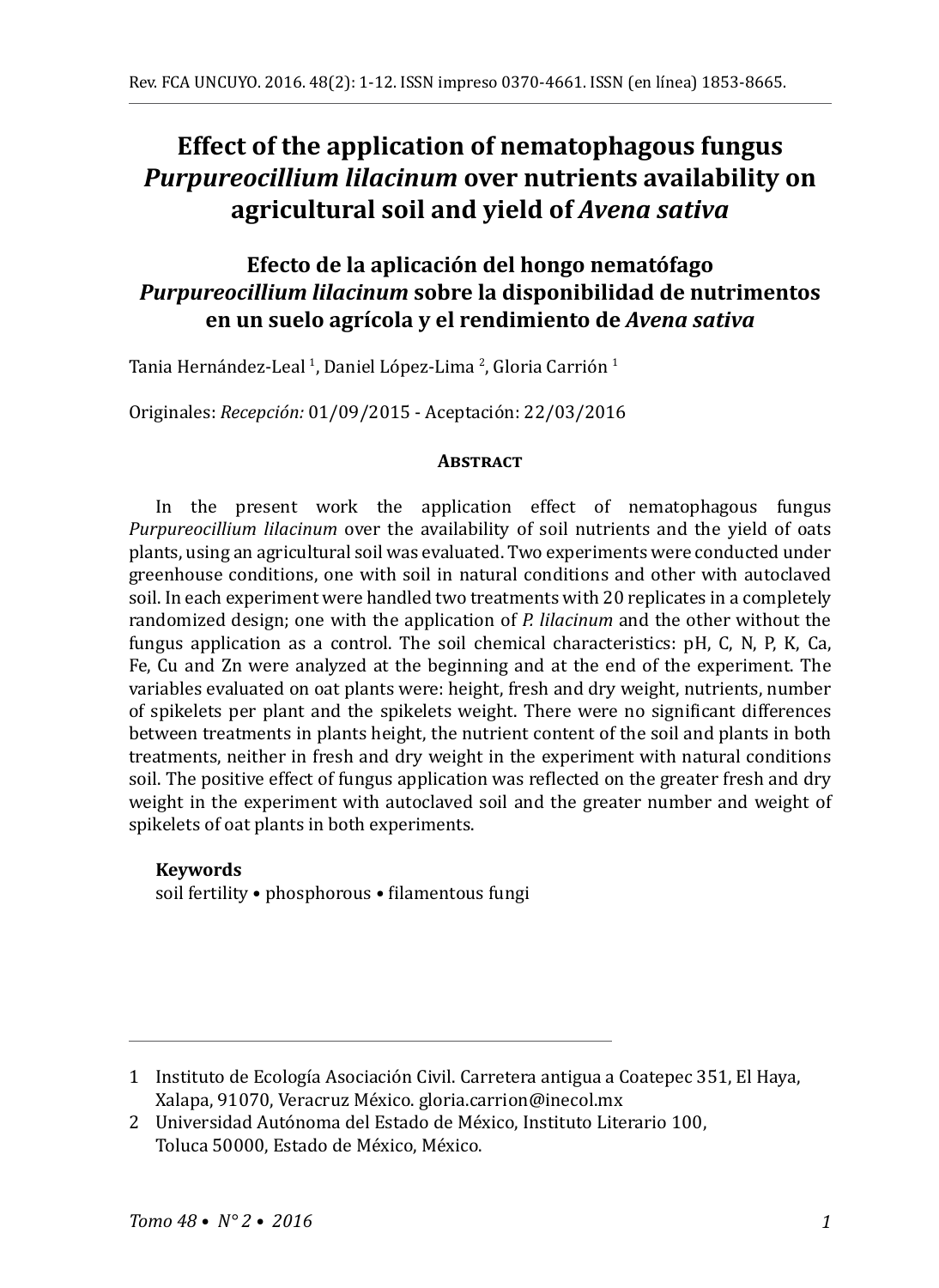#### **Resumen**

En el presente trabajo se evaluó el efecto de la aplicación del hongo nematófago *Purpureocillium lilacinum* sobre la disponibilidad de nutrimentos del suelo y el rendimiento de plantas de avena, utilizando un suelo agrícola. Se realizó dos experimentos bajo condiciones de invernadero, uno con suelo en condiciones naturales y otro con suelo esterilizado en autoclave. En cada experimento se manejó dos tratamientos con 20 repeticiones en un diseño completamente aleatorizado; uno con la aplicación de *P. lilacinum* y el otro sin aplicación del hongo como control. Las características químicas del suelo: pH, C, N, P, K, Ca, Mg, Na, Fe, Cu y Zn fueron analizadas al inicio y final del experimento. Las variables evaluadas en las plantas de avena fueron: altura, peso fresco y seco, contenido de nutrimentos, número de espiguillas por planta y el peso de espiguillas. No hubo diferencias significativas entre tratamientos en la altura, contenido de nutrimentos del suelo y de las plantas en ambos tratamientos, ni en peso fresco y seco en el experimento con suelo en condiciones naturales. El efecto positivo de la aplicación del hongo se reflejó en el mayor peso fresco y seco en el experimento con suelo esterilizado y en el mayor número y peso de espiguillas por planta en ambos tratamientos.

#### **Palabras clave**

fertilidad del suelo • fósforo • hongos filamentosos

#### **INTRODUCTION**

In the conventional agriculture, one of the main issues is to provide the crops with the available phosphorus, which has been compensated with the continuous application of fertilizers (42). The phosphorous (P) after the nitrogen, it is the most important nutrient for the plants and they only can absorb it in orthophosphates form. In nature, most of the soils have a vast reserve of organic and inorganic phosphorus forms (40). Nevertheless, most part of P is not available for the plants, because it forms insoluble compounds with iron and aluminum in acid soils and with calcium in alkaline soils (5, 20). In soils with high fixation capacity, when P contained within the fertilizers passes to the soil solution, it is fixed in the mineral fraction, without being available for the plants. Besides, when the fixation capacity of the soil has been saturated, the excess of phosphorus is leached towards underground waters, turning into a contamination source (16, 40).

Although there are many saprobes fungi in the soil able to phosphate solubilizing (19), it is not enough to supply the demand for nutrients of the crop. Some species of saprophytic fungi like *Penicillium* spp*.* and *Aspergillus* spp*.* have been studied with agricultural interest for their capacity of solubilizing phosphate compounds, improving the P availability in the soil and consequently enhancing crops yield (29, 35). These fungi affect directly the minerals solubilization and the release of cations like  $Fe^{2+, 3+}$ ,  $Ca^{2+}$ ,  $Mg^{2+}$ , Cu<sup>2+</sup>, Zn<sup>2+</sup>, Mn<sup>2+</sup>, Co<sup>2+</sup> and Sr<sup>2+</sup>, by the secretion of organic acids or proton liberation H+ (22, 23). Another species of fungi, used in the agricultural systems as phytoparasitic nematodes control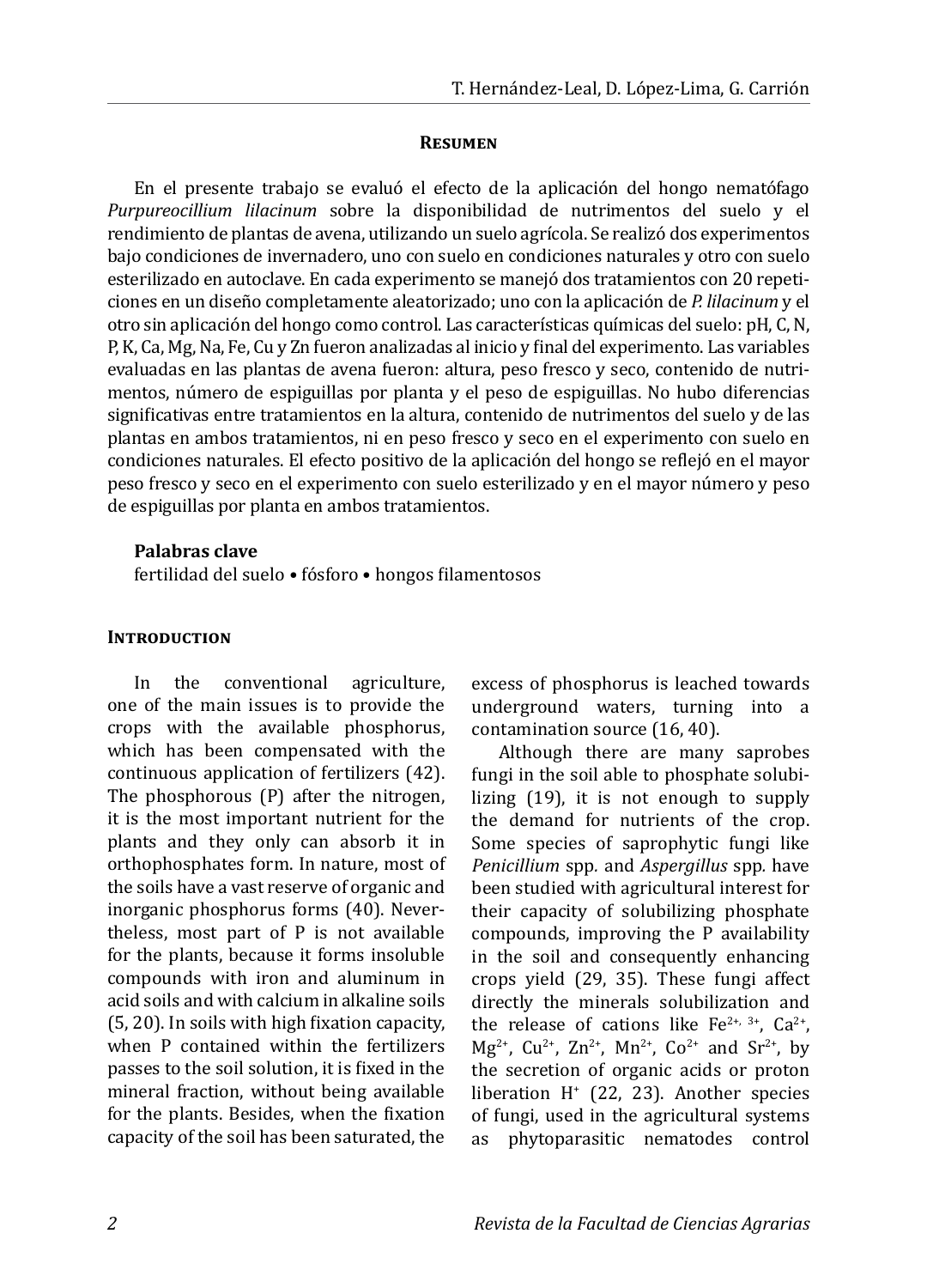agents, are facultative saprophytes and take part in organic matter degradation and there its importance in nutrients cycling, like nitrogen and carbon (8). Some works concerning laboratory and greenhouse with *Arthrobotrys oligospora* Fres. have demonstrated the effect of this nematophagous fungus on the availability of the P using phosphoric rock (13).<br>Purpureocillium lilacinum (Thom)

*Purpureocillium lilacinum* Luangsa-ard, Houbraken, Hywel-Jones & Samson (= *Paecilomyces lilacinus*) is known since 1970's as a biological control agent of several phytoparasitic nematodes (27, 30). Also its solubilizing activity of inorganic forms of P is known and was evaluated *in vitro*, like calcium and iron phosphates (21).

However, the application of this fungus in the field had generated questions about its function in the agrosystem, because the previous observations (unpublished data) of a better development in oats plants grown (height, fresh and dry weight) in soil treated with *P. lilacinum*, applied to mitigate the levels of the phytoparasitic nematode populations. The aim of this work was to evaluate in greenhouse the effect of an application of *P. lilacinum*, on the availability of phosphorus, calcium and iron in an agricultural soil and its influence on the yield of oats plants (*Avena sativa*).

## **Materials and methods**

## **Soil sampling**

The soil used in this study was collected in the rural village of Los Pescados, located in the municipality of Perote, Veracruz, Mexico (19°34'41" N, 97°9'30'' W, altitude 2.946 m), where the dominant soils are humic, mollic and

haplic phaeozem andosols (24). Four soil samples (10 Kg each) were taken from potato crop rows at a depth of 10-15 cm in a plot of 2 ha. In the laboratory the soil was dried and sieved with a 5 mm mesh, in order to remove large organic and mineral particles. Subsequently, it was mixed with sterile perlite at a ratio of 1:1 in order to avoid soil compaction. Soil texture was a sandy clay loam (sand  $= 63\%$ ). silt =  $15\%$  and clay =  $22\%$ ) according to Bouyoucos method.

#### **Microorganism**

In this study one strain of *P. lilacinum* (IE-430) was employed, which it is native of the study area and was isolated from juveniles J2 of the potato cyst nematode *Globodera rostochiensis* (Woll. 1923) Skarbilovich, 1959. This fungus was cultivated on oatmeal-agar plate during three weeks before its use.

## **Experimental design**

Two experiments were carried out, the first one with soil under natural conditions (NS) and the second one with autoclaved soil (AS).

Two treatments were applied in each of both experiments: 1) with *P. lilacinum*  inoculated to soil (F), and 2) without fungus (C), as a control. All experiments were conducted simultaneously and distributed in a completely randomized design, under greenhouse conditions (natural light and 30±3°C). For ASF and ASC treatments, soil was sterilized in autoclave, into plastic bags for one hour at 121°C, then cooled at room temperature. This process was repeated.<br>Each treatment had

treatment had 20 replicates, which consisted of polyethylene pots (1 kg capacity) with  $1000 \text{ cm}^3$  of soil-perlite substrate.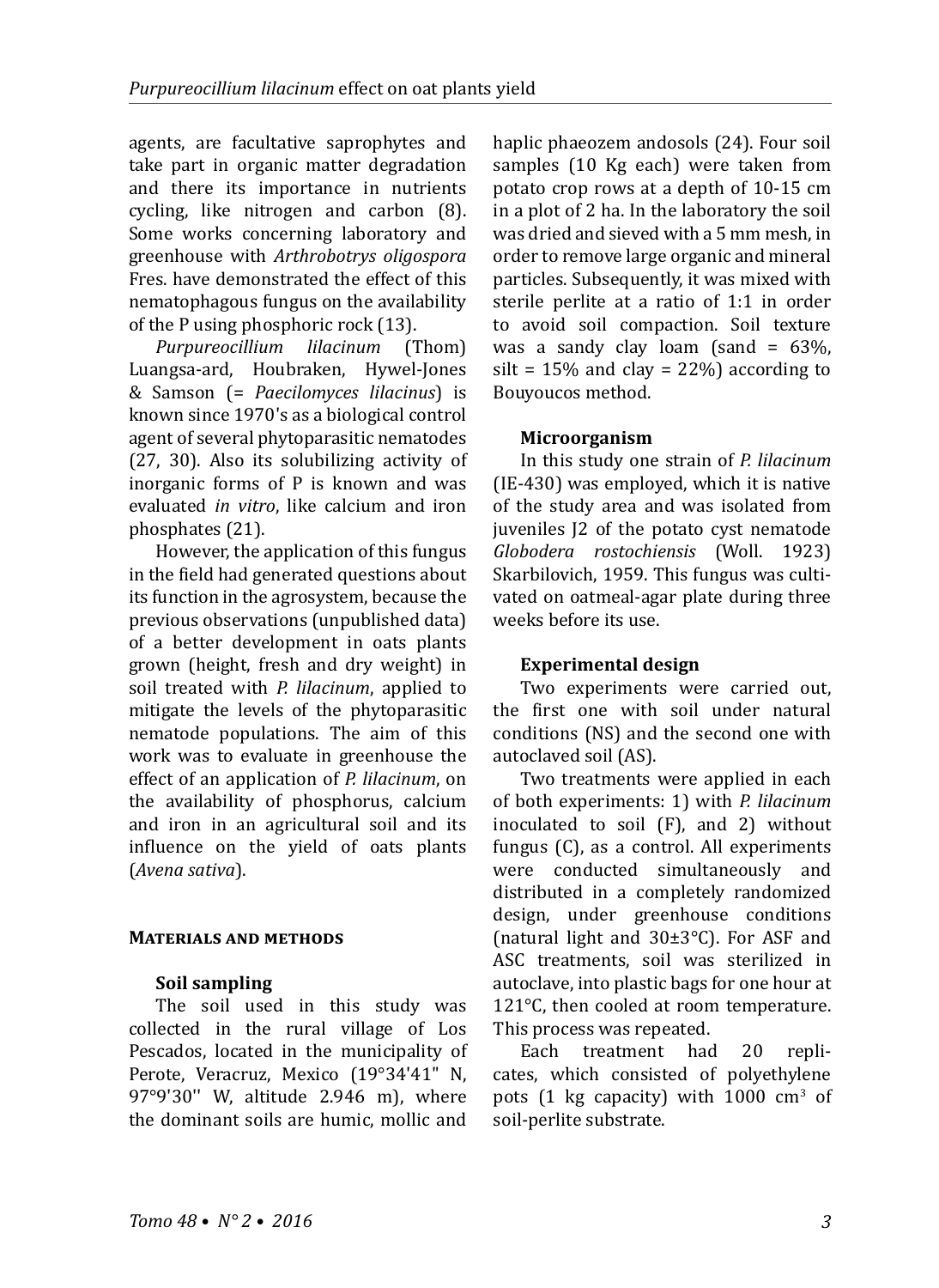For NSF and ASF pots*,* 200 mL spore suspension  $(1 \times 10^6$  spores ml<sup>-1</sup>) prepared with sterile distilled water were added so the applied dose was  $2 \times 10^8$  spores pot<sup>-1</sup>.

For the controls (NSC and ASC), the same amount of sterile distilled water was added. Three oat seeds (*cv*. Chihuahua) previously disinfected with a 1% sodium hypochlorite solution were planted in each pot. Once the plants emerged, two were selected for each pot removing the other one. The plants were watered (85 mL per pot) every 72 h.

#### **Soil chemical characterization**

Before applying the fungus and 14weeks later, rizosphera soil samples were taken from five pots (200 g) of each treatment.

The following chemical analyses were made for each soil sample: pH was measured in water  $(1:2 \text{ w/v})$  using a potentiometer (Jenco Electronics Ltd., Model 1671, USA). Inorganic nitrogen (nitrate  $NQ_3$  and  $ammonium NH<sub>4</sub><sup>+</sup>$  was extracted with potassium chloride (KCl 2N) and quantified<br>with the micro-Kjeldahl technique. with the micro-Kjeldahl technique. Phosphorus was measured according to Bray and Kurtz 1 methodology with a spectrophotometer at 882 nm (Spectronic 21D, Milton Roy, USA). Exchangeable bases (K, Ca, Mg and Na) were extracted with ammonium acetate  $\left(\text{CH}_3\text{COUNT}_4\text{IN}_1\text{PH}_2\right)$ , and their concentration of potassium and sodium was determined by flame photometry (Flame Photometer 410, Corning, UK) and concentration of calcium and magnesium by atomic absorption (AA-6501 Shimadzu, Japan).

The extraction of microelements (Fe and Cu) was achieved with DTPA and its quantification was carried out by atomic absorption. The percentage of organic carbon and organic nitrogen was determined using the C/N TruSpec analyzer (LECO, USA). Aluminum was determined by the technique of exchangeable acidity, accomplishing extraction with potassium chloride (KCl 1M) and titration with sodium hydroxide (NaOH 0.1 M) and hydrochloric acid (HCl 0.1 M) (37).<br>Reference values from SEMARNAT from SEMARNAT (2002) were consulted for interpreting soil tests according to Fassbender and Bornemisza (1987) for assessing organic carbon content. In the autoclaved soil treatments, tests were performed after the sterilization process.

#### **Yield and nutrient content evaluation in oat plants**

At the end of the experiment (after 14 weeks) height, fresh and dry weight (root and stem) and number of spikelets plant<sup>-1</sup> of all oat plants and weight of 200 spikelets per treatment were evaluated. After that, the oat plants corresponding to the pots where soil samples were taken to determine nutrient content were selected. These plants were dried in an oven at 70°C for 24 h and were ground up in order to quantify their nutrients content. The carbon and nitrogen were evaluated using a C/N TruSpec analyzer.

For phosphorus, potassium, calcium, magnesium, sodium, iron and copper a dissolving technique involving digestion with perchloric acid  $(HClO<sub>4</sub>)$  and nitric acid  $(HNO<sub>3</sub>)$  was used. Each element was analyzed from the acidic matrix. For phosphorus, we used a colorimetric method using phosphovanadmolybdic complexes and reading was performed with a spectrophotometer at 470 nm.

The contents of potassium and sodium were measured using a flame photometer. In the case of calcium, magnesium, iron and copper, atomic absorption spectrophotometry and flame emission were applied.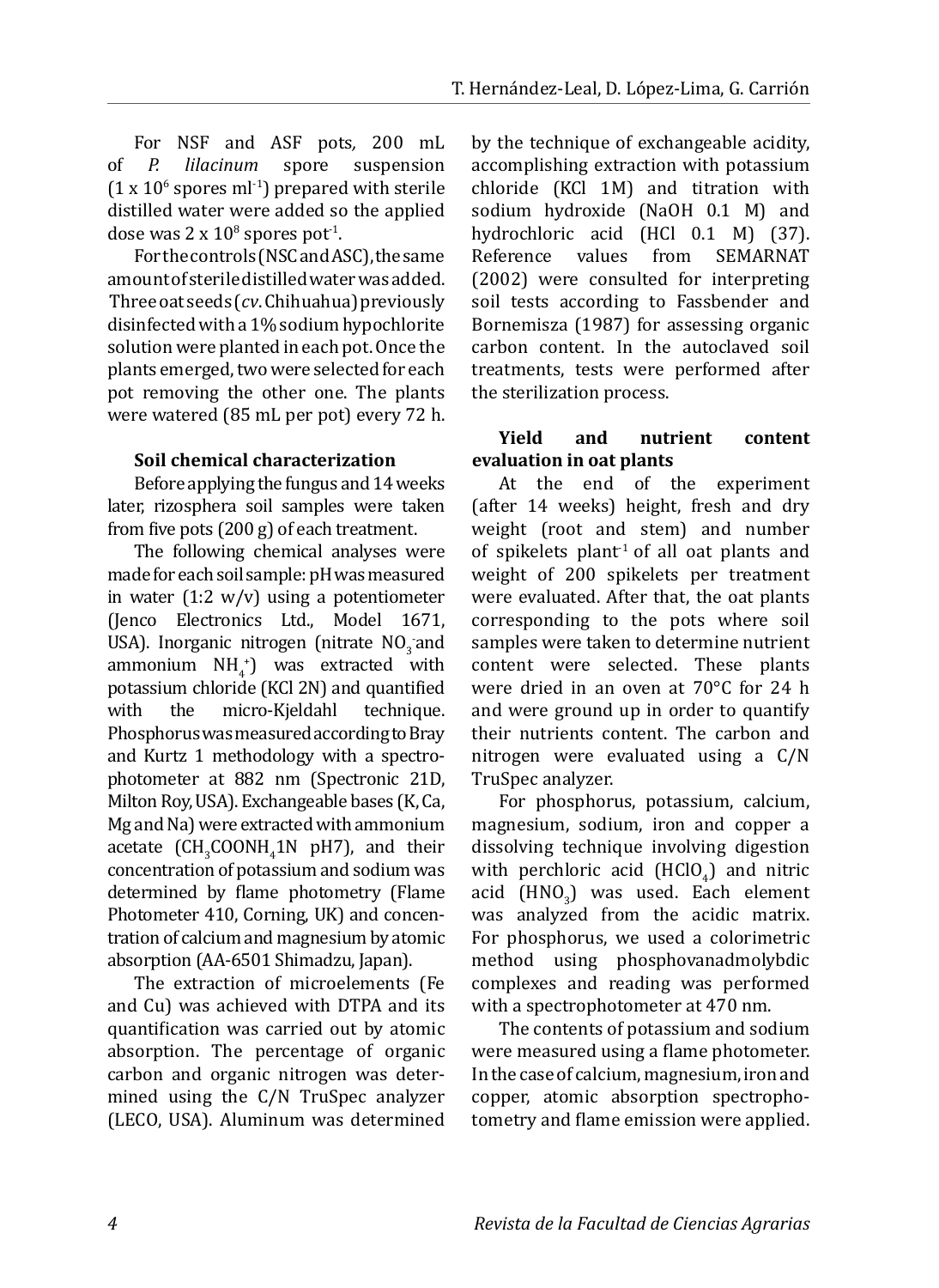## **Statistical analysis**

Differences between final and initial amounts of most nutrients in all treatments were calculated and statistically tested. Inorganic nitrogen and magnesium were depleted at the end of the experiment, so their data was only analyzed in the first sampling.<br>For magnesium potassium and

magnesium, inorganic nitrogen, the statistical analysis was performed only on samples with detectable nutrients.

The data expressed as a percentage were transformed by applying the function arccosine. NSF and NSC treatments were compared between them, and likewise ASF and ASC treatments. In order to determine differences between treatments in terms of the nutrient content of soil, plant and crop yield, the Student's t test was used, if the samples had the norms for normality and homogeneity of variances. Otherwise, we applied the non-parametric Mann-Whitney U test (p 0.05). All analyses were performed using the MINITAB 14 and Statistica 8.0 program for Windows.

## **Results**

## **Chemical characteristics of Soil**

At the beginning of the experiments, the pH of NS (NSF, NSC) and of AS (ASF, ASC) treatments was strongly and moderately acidic respectively. At the end of the study a tendency of slight increase was found in all treatments, without presenting any significant differences. In the NS experiment, NSF treatment had a medium level (20-40 mg  $kg<sup>-1</sup>$ ) of initial inorganic nitrogen (NO<sub>3</sub>-NH<sub>4</sub>), whereas NSC nitrogen level was high (40-60 mg  $kg<sup>-1</sup>$ ), according to reference values from SEMARNAT<br>(2002). Therefore, differences were differences were found in inorganic nitrogen concentration (*t* = -4.36, p = 0.002) between NSF and

NSC. In the experiment AS, control (ASC) and fungus treatments (ASF) had medium and high level of initial inorganic nitrogen, respectively. Thus, ASF and ASC showed significant differences in ammonium concentration ( $t = 2.69$ ,  $p = 0.027$ ) at the beginning of the experiment. Potassium level was low (0.2-0.3 cmol  $_{(+)}$  kg<sup>-1</sup> in soil) in both experiments at first sampling and was depleted in all treatments at the end of the experiments.

In both experiments (NS and AS), the amount of phosphorus was high (>30 ppm) and its concentration increased in all treatments, but no significant differences were registered between them (table 1, page 6 and table 2, page 7).

The calcium content of NS and AS treatments was very low (<2 cmol  $_{(+)}$  kg<sup>-1</sup>in soil) in the initial and final sampling.<br>In AS, the calcium

In AS, the calcium content<br>decreased significantly in ASF decreased significantly<br>(-0.36 cmol skg<sup>-1</sup>in so  $kg<sup>-1</sup>$ in soil) compared with ASC  $(-0.14 \text{ cmol}_{\text{H}} \text{kg}^{-1} \text{ in soil}).$  In both experiments magnesium was not detected at the beginning, but it increased significantly ( $t = -2.59$ ,  $p = 0.031$ ) in NSC compared with NSF at the end of the experiment. Also was higher (*t* = 3.03,  $p = 0.016$ ) in ASF (0.05 cmol <sub>(+)</sub> kg<sup>-1</sup>) than in ASC (0.01 cmol  $_{(+)}$  kg<sup>-1</sup>). Copper and iron contents were adequate (Cu:>0.2 mg kg<sup>-1</sup>; Fe: $>4.5$  mg kg<sup>-1</sup>), in both samplings (initial and end) and in all treatments.

The concentration of copper at the end of experiment was lower (*t* = -2.42,  $p = 0.04$ ) in ASF (0.56 mg kg<sup>-1</sup>) than in ASC (0.68 mg  $kg^{-1}$ ), while there were not differences between NS treatments. The concentration of active aluminum was less than  $0.5$  cmol kg<sup>-1</sup>in all treatments.

For both AS, and NS the percentage of carbon increased in all treatments, except for ASF.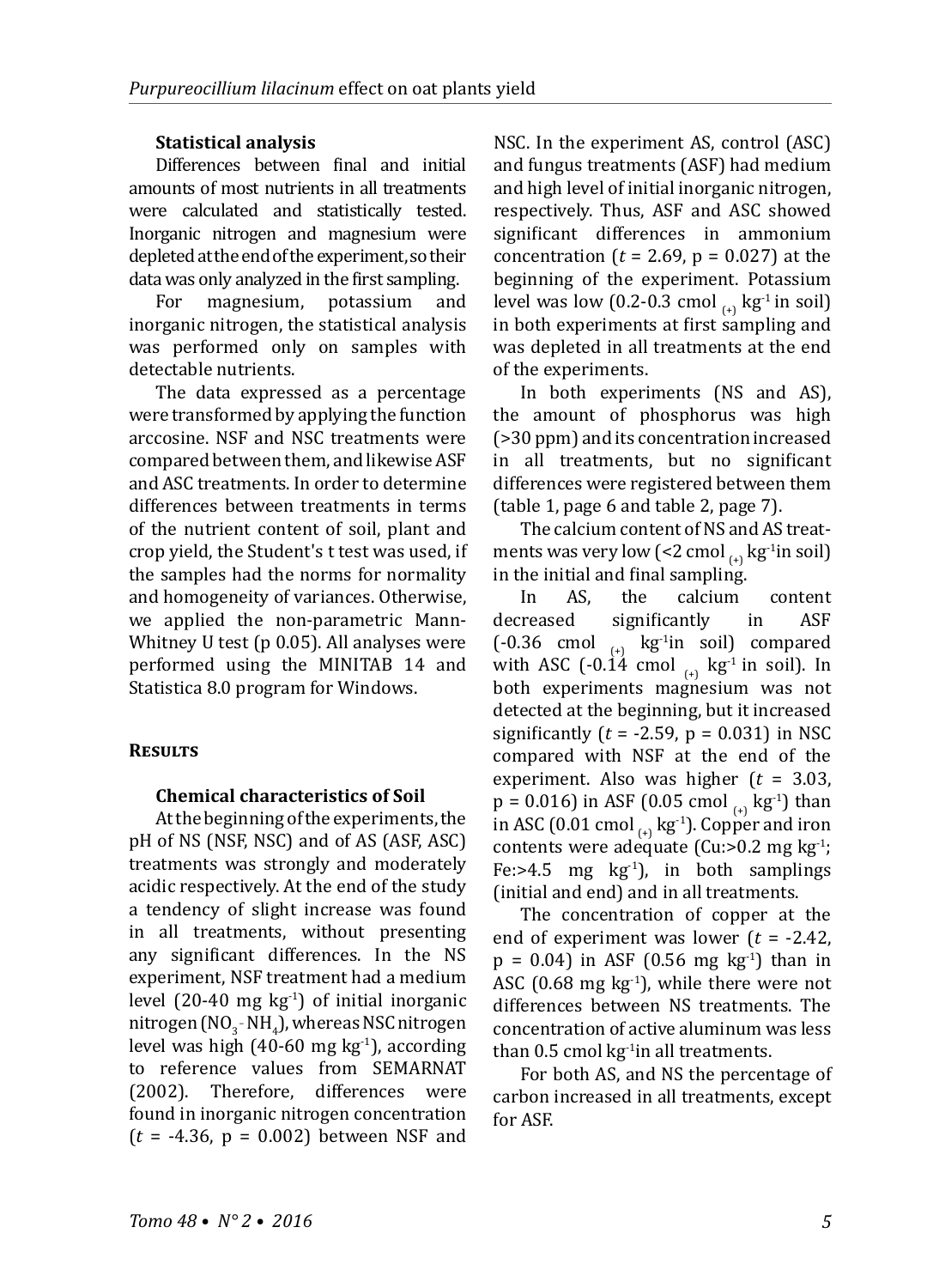**Table 1.** Soil chemical characteristics of the NSF and NSC treatments at the beginning and at the end of the experiment.

|                              | <b>Treatments</b> |       |                           |         |         |                        |                  |      |
|------------------------------|-------------------|-------|---------------------------|---------|---------|------------------------|------------------|------|
| Variable                     | NS F              |       |                           | NS C    |         |                        | <b>Statistic</b> | p    |
|                              | <b>Start</b>      | End   | End-Initial <sup>+</sup>  | Start   | End     | End-Start <sup>†</sup> |                  |      |
| pH                           | 4.71              | 4.82  | $+0.11\pm0.16$            | 4.69    | 5.03    | $+0.34\pm0.16$         | $t = -2.26$      | 0.05 |
| $N$ (mg kg <sup>-1</sup> )   | 39.05             | 1.49  | $-37.6 \pm 9.01$ <b>b</b> | 47.6    | 0.00    | $-47.6 \pm 3.02a$      | $t = 2.36$       | 0.04 |
| P $(mg kg-1)$                | 32.86             | 36.07 | $+3.21 \pm 8.63$          | 33.35   | 34.49   | $+1.14\pm9.51$         | $t = 0.36$       | 0.73 |
| K (cmol $kg^{-1}$ )          | 0.30              | 0.0   | $-0.30 \pm 0.01$          | 0.29    | 0.0     | $-0.29 \pm 0.0$        | $U = 10$         | 0.60 |
| $Ca$ (cmol $kg^{-1}$ )       | 0.67              | 0.67  | $0.0 \pm 0.04$            | 0.66    | 0.68    | $+0.02\pm0.03$         | $t = -1.03$      | 0.33 |
| $Mg$ (cmolkg <sup>-1</sup> ) | 0.0               | 0.03  | $+0.03 \pm 0.02$ <b>b</b> | $0.0\,$ | 0.08    | $+0.08\pm0.03a$        | $t = -2.60$      | 0.03 |
| Na $\rm (cmol~kg^{-1})$      | 0.14              | 0.0   | $-0.14 \pm 0.02$          | 0.13    | $0.0\,$ | $-0.13 \pm 0.03$       | $U = 11.5$       | 0.83 |
| $Cu$ (mg $kg^{-1}$ )         | 0.29              | 0.74  | $+0.45\pm0.07$            | 0.27    | 0.73    | $+0.46\pm0.06$         | $t = -0.42$      | 0.68 |
| Fe $(mg kg-1)$               | 13.15             | 17.28 | $+4.13 \pm 2.31$          | 13.06   | 16.40   | $+3.34 \pm 1.58$       | $t=0.63$         | 0.55 |
| Al $(\text{cmol kg}^1)$      | 0.47              | 0.45  | $-0.02 \pm 0.04$          | 0.42    | 0.43    | $+0.01\pm0.05$         | $t = -0.86$      | 0.41 |
| % organic C                  | 2.11              | 2.18  | $+0.07\pm0.26$            | 1.97    | 2.14    | $+0.17\pm0.09$         | $U=12$           | 0.60 |
| % organic N                  | 0.18              | 0.18  | $0.0{\pm}0.0$             | 0.14    | 0.15    | $+0.01\pm0.02$         | $U = 12.5$       | 1.00 |
| C/N                          | 11.91             | 12.28 | $+0.37 \pm 1.44$          | 13.61   | 13.93   | $+0.32 \pm 1.36$       |                  |      |

**Tabla 1.** Características químicas del suelo de los tratamientos NSF y NSC al principio y al final del experimento.

The data of beginning and end are averages of five replicates.

NSF = Natural Soil + *P. lilacinum*, NSC = Natural Soil Control.

Different letters in different columns indicate statistical difference (p≤0.05) among treatments according to Student's t or Mann Whitney U tests.  $\{\pm\}$  Indicates the increase or decrease  $\pm$  standard deviation of element between the first and the second assessment.

Los datos de inicio y final son promedio de cinco repeticiones.

NSF = Suelo Natural + *P. lilacinum*, NSC = Suelo Natural Control.

Letras diferentes en diferentes columnas indican diferencias estadísticas (p≤0,05) entre los tratamientos de acuerdo con la prueba t de Student o U de Mann Whitney. † (+/-) indica el aumento disminución ± desviación estándar del elemento entre la primera y la segunda evaluación.

Treatments where *P. lilacinum* was applied (NSF and ASF) presented the same content of organic nitrogen at the beginning as at the end of the experiment. Control treatments (NSC and ASC) increased organic nitrogen percentage at the end of the study, but in neither case were significant differences between treatments observed (table 1; table 2, page 7).

The C/N relationship showed no variation between treatments and assessments.

#### **Plants nutrient content and yield**

The presence of *P. lilacinum* in soil did not significantly influence the content of nutrients in plants from the NS and AS treatments (table 3, page 7).

The elements N, P, K, Mg and Zn were at low-deficient levels in oat plants from both experiments (N <1.5%, P <0.15%, K <1.26-1.5%, Mg <0.15% and Zn <15 ppm), according to the reference values provided by Westfall *et al*. (1990) and Jones *et al*. (1991).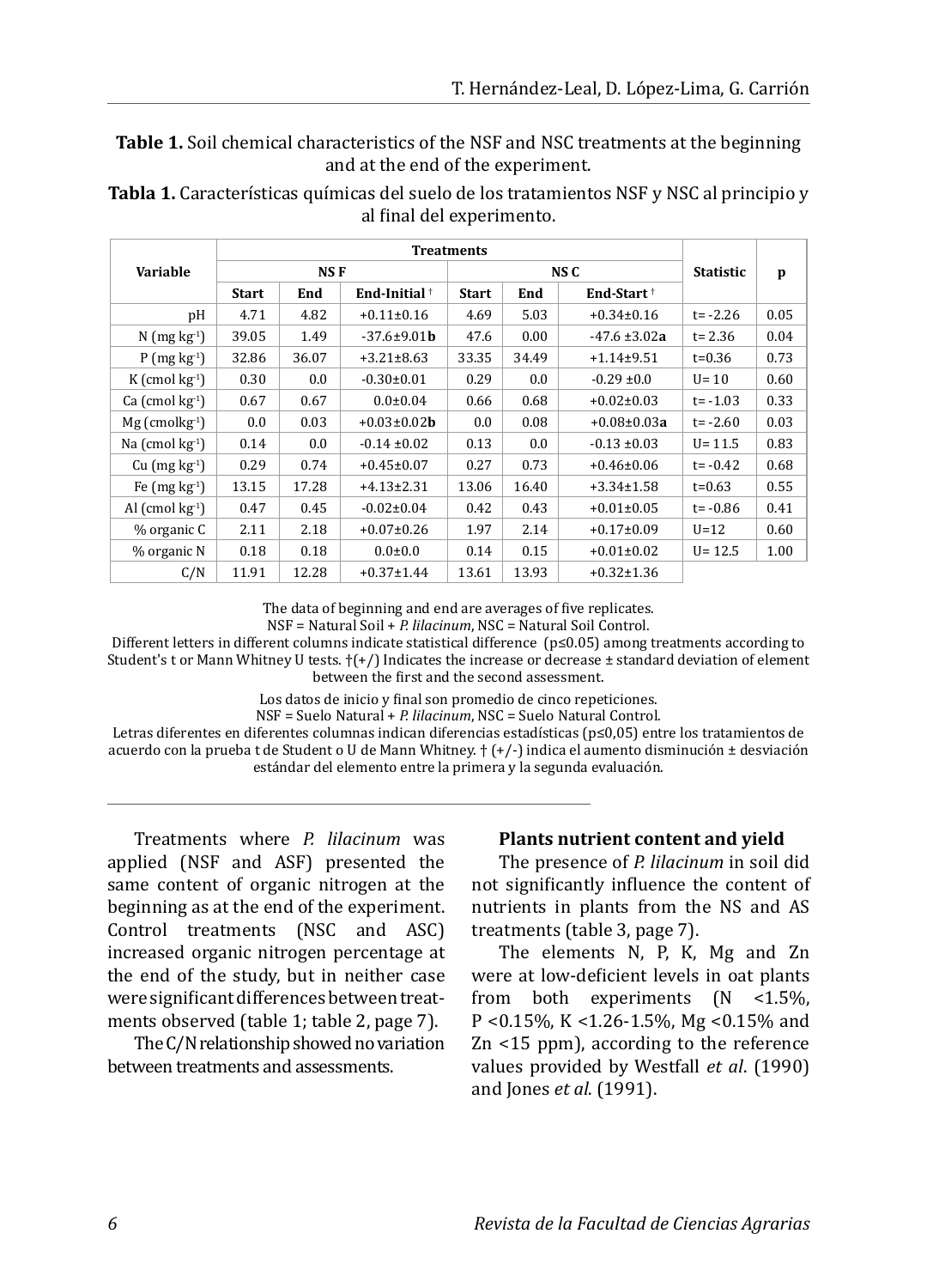**Table 2**. Soil chemical characteristics of the ASF and ASC treatments at the beginning and at the end of the experiment.

**Tabla 2.** Características químicas del suelo de los tratamientos ASF y ASC al principio y al final del experimento.

|                                         | <b>Treatments</b> |       |                          |              |               |                           |                  |      |
|-----------------------------------------|-------------------|-------|--------------------------|--------------|---------------|---------------------------|------------------|------|
| Variable                                | <b>ASF</b>        |       |                          | ASC.         |               |                           | <b>Statistic</b> | p    |
|                                         | <b>Start</b>      | End   | End-Start <sup>†</sup>   | <b>Start</b> | End           | End-Start <sup>+</sup>    |                  |      |
| рH                                      | 5.03              | 5.24  | $+0.21 \pm 0.11$         | 5.12         | 5.40          | $+0.27 \pm 0.05$          | $t = -1.23$      | 0.25 |
| N $(mg kg-1)$                           | 52.96             | 0.25  | $-52.71 \pm 6.62$        | 36.74        | 1.65          | $-34.08 \pm 17.5$         | $U = 2.0$        | 0.03 |
| $P$ (mg kg <sup>-1</sup> )              | 40.33             | 45.18 | $+4.84 \pm 7.62$         | 35.25        | 45.5          | $+11.25 \pm 9.34$         | $t = -1.19$      | 0.27 |
| K $\rm \Gamma$ (cmol kg <sup>-1</sup> ) | 0.26              | 0.0   | $-0.26$                  | 0.26         | $0.0^{\circ}$ | $-0.26$                   | $U = 11.5$       | 0.83 |
| $Ca$ (cmol $kg^{-1}$ )                  | 1.08              | 0.72  | $-0.36 \pm 0.05a$        | 0.94         | 0.80          | $-0.14 \pm 0.11$ <b>b</b> | $t = -3.85$      | 0.00 |
| $Mg$ (cmolkg <sup>-1</sup> )            | 0.0               | 0.05  | $+0.05\pm0.03a$          | 0.0          | 0.01          | $+0.01\pm0.01$ <b>b</b>   | $t = 3.03$       | 0.02 |
| Na $(\text{cmol kg}^{-1})$              | 0.45              | 0.02  | $-0.43 \pm 0.03$         | 0.43         | 0.04          | $-0.39 \pm 0.02$          | $U=5$            | 0.12 |
| $Cu$ (mg $kg^{-1}$ )                    | 0.24              | 0.56  | $+0.3 \pm 0.09$ <b>b</b> | 0.23         | 0.68          | $+0.45 \pm 0.08a$         | $t = -2.43$      | 0.04 |
| Fe $(mg kg-1)$                          | 10.27             | 14.92 | $+4.65\pm2.93$           | 10.14        | 13.92         | $+3.78 \pm 1.11$          | $U = 0.10$       | 0.60 |
| Al $(\text{cmol kg}^{-1})$              | 0.43              | 0.38  | $-0.05 \pm 0.10$         | 0.42         | 0.36          | $-0.06 \pm 0.06$          | $t = 0.23$       | 0.83 |
| % organic C                             | 1.94              | 1.9   | $-0.04 \pm 0.12$         | 1.90         | 1.98          | $+0.08\pm0.11$            | $U = 8$          | 0.35 |
| % organic N                             | 0.16              | 0.16  | $0.0{\pm}0.02$           | 0.14         | 0.15          | $+0.01\pm0.02$            | $U=8$            | 0.35 |
| C/N                                     | 12.19             | 11.58 | $-0.61 \pm 0.97$         | 13.98        | 13.43         | $-0.54 \pm 1.11$          |                  |      |

The data of beginning and end are averages of five replicates. ASF= Autoclaved Soil + *P. lilacinum*, ASC = Autoclaved Soil Control. Different letters in different columns indicate statistical difference (p≤0.05) among treatments according to Student's t or Mann Whitney U tests. † (+/-) Indicates the increase or decrease ± standard deviation of element between the first and the second assessment.

Los datos de inicio y final son promedio de cinco repeticiones. ASF = Suelo Autoclavado + *P. lilacinum*, ASC = Suelo Autoclavado Control. Letras diferentes en diferentes columnas indican diferencias estadísticas (p≤0,05) entre los tratamientos de acuerdo con la prueba t de Student o U de Mann Whitney. † (+/-) indica el aumento o disminución ± desviación estándar del elemento entre la primera y la segunda evaluación.

**Table 3.** Nutrient content in oat plants under different treatments. **Tabla 3**. Contenido de nutrients en las plantas de avena bajo diferentes tratamientos.

| <b>Nutrients</b>  | <b>Treatments</b> |                  |                   |                   |  |  |  |
|-------------------|-------------------|------------------|-------------------|-------------------|--|--|--|
|                   | <b>NSF</b>        | NSC.             | ASF               | ASC.              |  |  |  |
| % C               | $45.76 \pm 0.19$  | $47.64 \pm 3.39$ | $45.88 \pm 0.31$  | $47.7 \pm 3.52$   |  |  |  |
| %N                | $1.20 \pm 0.03$   | $1.25 \pm 0.13$  | $1.29 \pm 0.03$ b | $1.44 \pm 0.12$ a |  |  |  |
| %P                | $0.15 \pm 0.02$   | $0.14 \pm 0.01$  | $0.09 \pm 0.01$   | $0.09 \pm 0.01$   |  |  |  |
| % K               | $1.49 \pm 0.2$    | $1.57 \pm 0.09$  | $1.35 \pm 0.09$   | $1.44 \pm 0.06$   |  |  |  |
| % Ca              | $0.32 \pm 0.03$   | $0.36 \pm 0.11$  | $0.36 \pm 0.04$   | $0.34 \pm 0.04$   |  |  |  |
| $%$ Mg            | $0.08 \pm 0.0$    | $0.10{\pm}0.0$   | $0.09 \pm 0.0$    | $0.10{\pm}0.0$    |  |  |  |
| $%$ Na            | $0.86 \pm 0.05$   | $0.94 \pm 0.06$  | $1.06 \pm 0.09$   | $1.01 \pm 0.04$   |  |  |  |
| Fe mg $kg-1$      | 79.98±20.1        | 72.73±15.14      | 80.07±21.27       | 92.31±28.28       |  |  |  |
| Cu mg $kg^{-1}$   | $5.84 \pm 2.07$   | $5.51 \pm 2.09$  | $4.61 \pm 1.07$   | $4.19 \pm 0.53$   |  |  |  |
| $Zn$ mg $kg^{-1}$ | $13.21 \pm 1.84$  | 12.98±3.75       | $10.75 \pm 2.33$  | $10.59 \pm 1.51$  |  |  |  |

The results are averages from five replicates ± standard deviation. NSF = Non-sterilized soil + *P. lilacinum*, NSC= Non-sterilized soil (control). ASF = Autoclaved soil + *P. lilacinum*, ASC = Autoclaved soil control. Different letters in the columns indicate the statistical difference (p = 0.05) between treatments (NSF-NSC) and (ASF-ASC) according to the Student's t or Mann Whitney U test.

Los resultados son el promedio de cinco repeticiones ± desviación estándar. NSF = Suelo Natural + *P. lilacinum*, NSC = Suelo Natural Control, ASF = Suelo Autoclavado + *P. lilacinum*, ASC = Suelo Autoclavado Control. Letras diferentes en las columnas indican la diferencia estadística (p = 0,05) entre los tratamientos (NSF-ASC) y (ASF-ASC) de acuerdo con la prueba t de Student o la prueba U de Mann Whitney.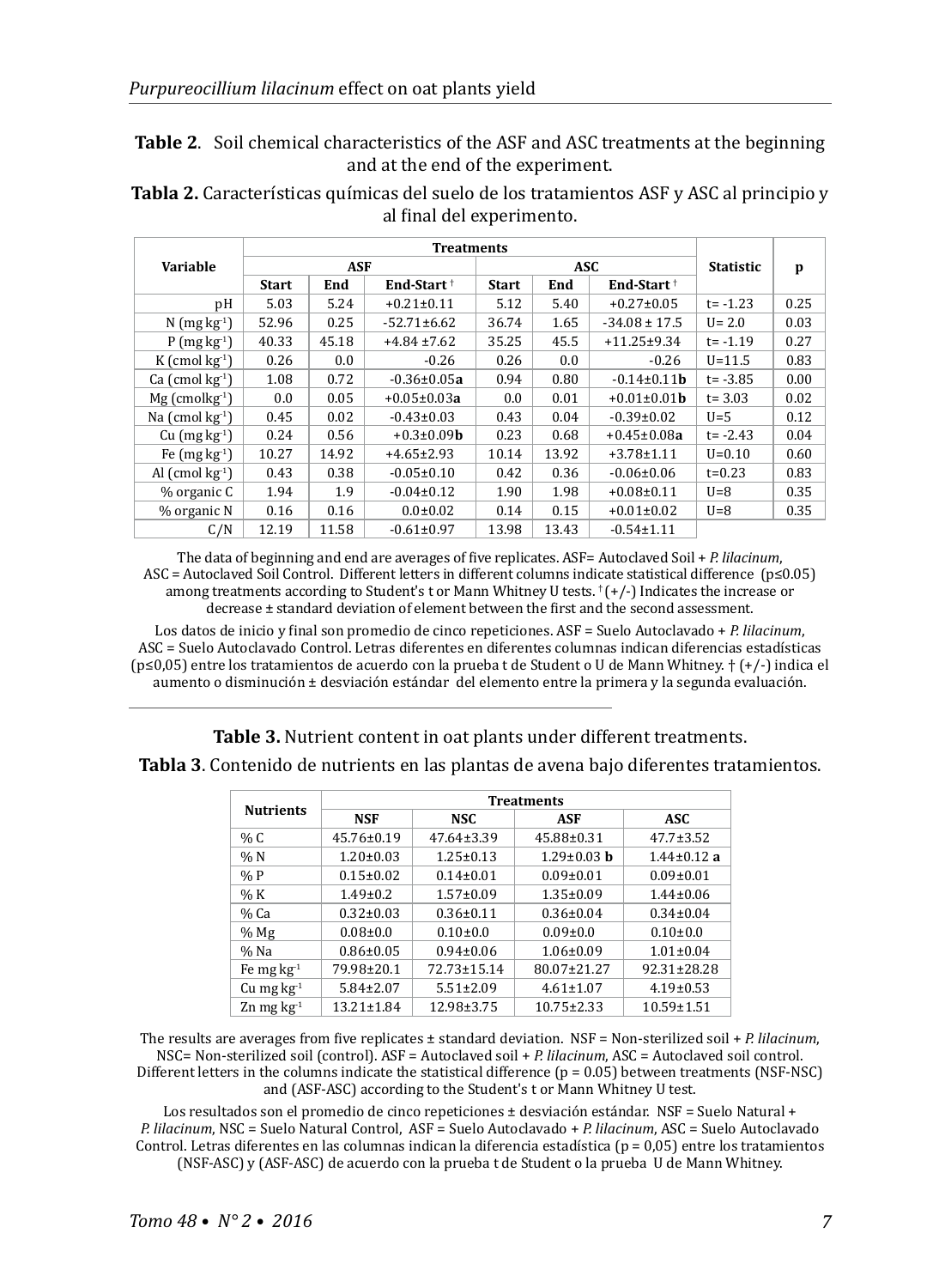The Ca and Fe content of the plants was enough  $(Ca = 0.2-0.5\%$  and  $Fe = 40-150$  ppm) in all treatments.

The level of Cu was sufficient in treatments NSF and NSC (5-25 ppm), whereas in ASF and ASC it was low  $($  <5 ppm).

In NS experiment, NSF spikelets were heavier (>20%) than NSC ones (U= 36267.5, p<0.05). Also, NSF treatment had more spikelets plant<sup>-1</sup> than NSC.

In contrast, NSF oat plants had a lower fresh weight (U = 862,  $p = 0.011$ ) and dry weight (U =  $874.5$ , p =  $0.014$ ) than in NSC plants.

There were no significant differences in plant height and number of spikelets between these treatments. In AS experiment, ASF treatment had greater fresh weight ( $U = 938$ ,  $p = 0.009$ ) and dry weight (U = 1017.5,  $p = 0.024$ ) as well as number of spikelets per plant  $(U = 112.5)$ ,  $p = 0.017$  and spikelet weight  $(9%)$  $(U = 42467, p = 0.04)$ , than in ASC. There was no difference in plant height between treatments (table 4).

#### **Discussion**

Although the pH of the soil used in this study remains acid, the slight changes registered in a short time are interesting data to consider in the soil fertility, because a pH close to seven allows a greater availability in most of the essential nutrients for the plants (1, 31).

Our data concur with the published values  $(3.9 \text{ y } 6.1)$  for the Perote municipality soils (6, 7, 17).

The low content of K, Ca, Mg and C in our experiment (15, 37) is related to the intensive farming of potato in the soil used in our experiments for more than 70 years.

In the soils of this region, chemicals<br>characteristics such as the cation such as the cation exchange capacity, the original carbon content, total nitrogen and exchangeable bases have progressively diminished due to soil use change, from forest to agricultural fields (7, 17).

| <b>Variables</b>               | <b>Treatments</b>        |                     |                    |                            |  |  |  |
|--------------------------------|--------------------------|---------------------|--------------------|----------------------------|--|--|--|
|                                | <b>NSF</b>               | NSC.                | <b>ASF</b>         | ASC.                       |  |  |  |
| Height (cm)                    | 83.23±11.58              | 87.19±13.65         | $95.70 \pm 14.04$  | 94.30±12.64                |  |  |  |
| Fresh weight $(g)$             | $6.28 \pm 2.40$ h        | $7.57 \pm 2.54$ a   | $10.55 \pm 3.53$ a | $8.77 \pm 1.93$ <b>b</b>   |  |  |  |
| Dry weight $(g)$               | $1.75 \pm 0.65$ <b>h</b> | $2.14 \pm 0.84a$    | $2.65 \pm 1.03$ a  | $2.24 \pm 0.60$ b          |  |  |  |
| Spikelets $plant-1$            | $8.62 \pm 3.49$          | $7.20 \pm 4.75$     | $10.54 \pm 6.24$ a | $8.05 \pm 4.07$ b          |  |  |  |
| Spikelet weight $\dagger$ (mg) | $36.35 \pm 20.23a$       | $29.11 \pm 14.72$ h | $35.38 \pm 18.07a$ | $32.06 \pm 16.69$ <b>b</b> |  |  |  |

**Table 4**. Yield of oat plants under different treatments. **Tabla 4**. Rendimiento de las plantas de avena bajo diferentes tratamientos.

The results are averages from 20 replicates  $\pm$  standard deviation. † average of 200 spikelets weigth. NSF = Non-sterilized soil + *P. lilacinum*, NSC= Non-sterilized soil control. ASF= Autoclaved soil + *P. lilacinum*, ASC = Autoclaved soil control. Different letters in the columns indicate the statistical difference ( $p = 0.05$ ) between treatments (NSF-NSC) and (ASF-ASC) according to the Mann Whitney U test.

Los resultados son el promedio de 20 réplicas ± desviación estandar. † promedio del peso de 200 espiguillas. NSF = Suelo Natural + *P. lilacinum*, NSC = Suelo Natural Control, ASF = Suelo Autoclavado + *P. lilacinum*, ASC = Suelo Autoclavado Control. Letras diferentes en las columnas indican la diferencia estadística (p = 0,05) entre los tratamientos (NSF-ASC) y (ASF-ASC) de acuerdo con la prueba U de Mann Whitney.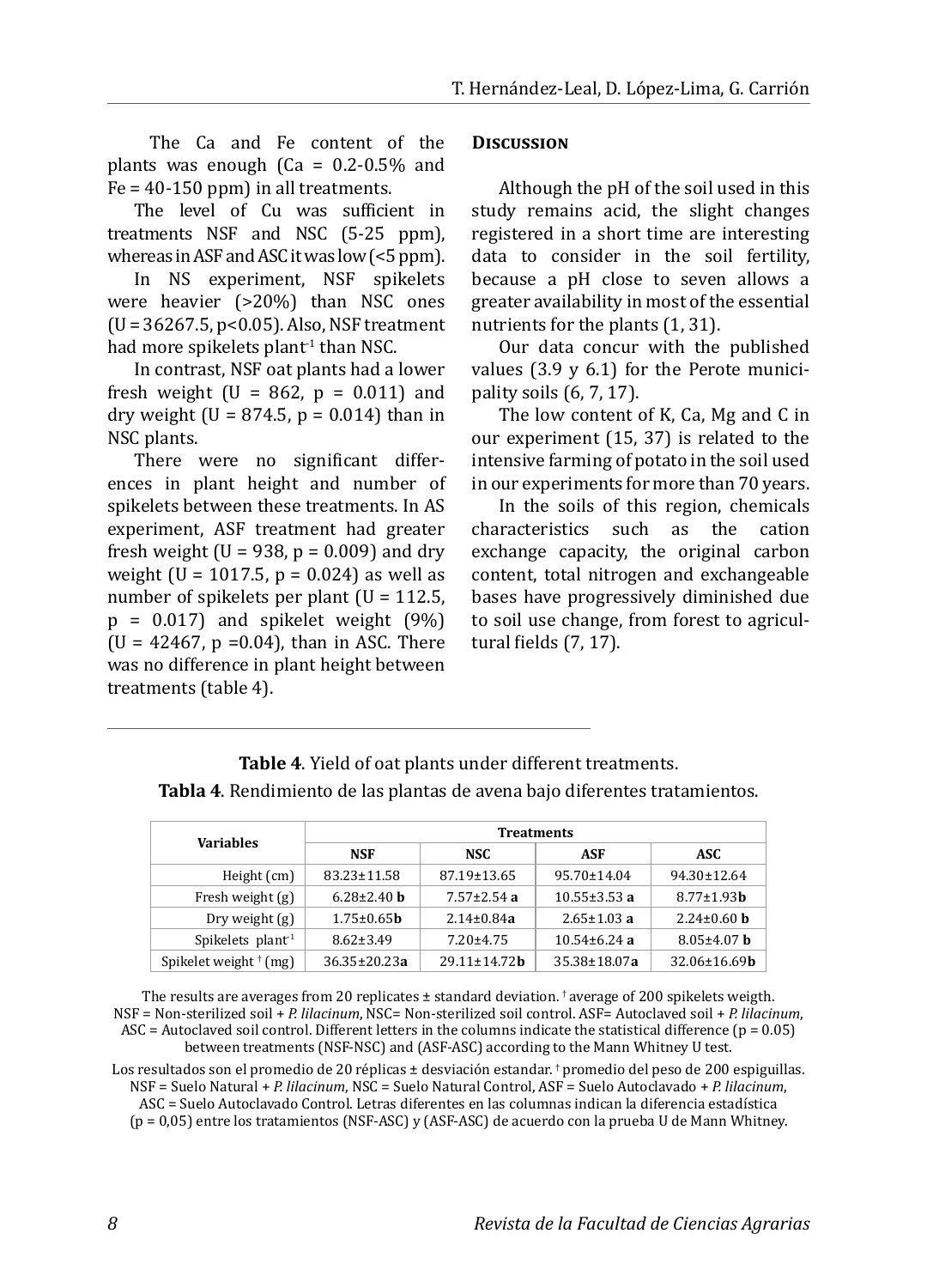The high concentrations of P registered at the beginning and end of the experiment (32-45 mg kg<sup>-1</sup>) in comparison to the found  $(3 \text{ y } 12 \text{ mg kg}^{-1})$  in the soils of the same study area (6), could be related with the application of granulated fertilizers in the farming fields as is the case of soil used in this experiment.

The lowest amount of P in ASF treatment compared with the control treatment may be due to better P assimilation by plant, and this was reflected in more spikelets production (26).

The depletion of inorganic nitrogen and potassium observed in the soil of all treatments at the end of experiment, is attributed to the consumption realized by the oat, since cereals absorb more nitrogen and potassium than any other element (10, 14, 34). Crops as oat require chemical fertilization to obtain acceptable yields, mainly when they are seeded in depleted soils. This crop absorbs 34, 5 and 20 kg of nitrogen, phosphorous and potassium respectively, for each tonne of dry matter produced (9). In addition, the consumption of nutrients by the microorganisms and the leaching of minerals, also contribute to the elements loss of the soil reserve (5).

The increment of magnesium in the soil at the end of this experiment, although in low quantities, is important, because of this element is essential for the chlorophyll production (4). This raise of magnesium could be due to the activity of the microorganisms of the soil in the NS treatments and to the activity of *P. lilacinum* in the ASF treatment (11).

The degrading action of the soil biota contribute to the availability of cations, like magnesium when it mineralizes organic matter and dissolves the inorganic sources like the dolomite, hornblende and serpentine (5), however it is a subject of study to know if it is related to the activity of *P. lilacinum.*

Moreover, the concentration of active aluminum is presented in tolerable levels of plants  $\left( < 2 \right)$  cmol kg<sup>-1</sup>), despite of the acidness of the soil of all treatments  $\text{(pH = <5.5)} (28)$ .

The less quantity of organic C and N of the soil, presented in the treatments with *P. lilacinum* regarding the controls, could point that the fungus used this elements for its own growth.

The organic matter in the soil represents the principal energetic resource for the fungus (3, 12) and it is important for the production of organic acids by the phosphates solubilizing organisms (20).

Even though the relation of C/N of the soil was the right one (between 8 and 15) to allow the release of nitrogen through the degradation of the organic matter, the content of organic carbon was low, this could be a limiting factor on microorganisms development (5, 31).

Low nutrients content of plants obtained is a consequence of the soil nutrients deficiencies.

The high of the oat plants, fresh and dry weigh, and the content of P on vegetal tissue, in this experiments, are variables that do not indicate the activity *P. lilacinum* like solubilizer of phosphates, coinciding with Bashan *et al*. (2013).

However, the highest number and weight of spikelets per plant were the variables that indicate in a indirect way, the positive effect of *P. lilacinum* application in the soil, because the plants may have absorbed a greater quantity of P, nutrient related to the production of seed (18, 33). This increment in the production of seeds has being obtained when applied *Aspergillus brasiliensis* Varga, Frisvad & Samson, *Penicillium citrinum* Thom and *Cladosporium herbarum* (Pers.) Link in different plants (32, 38, 43).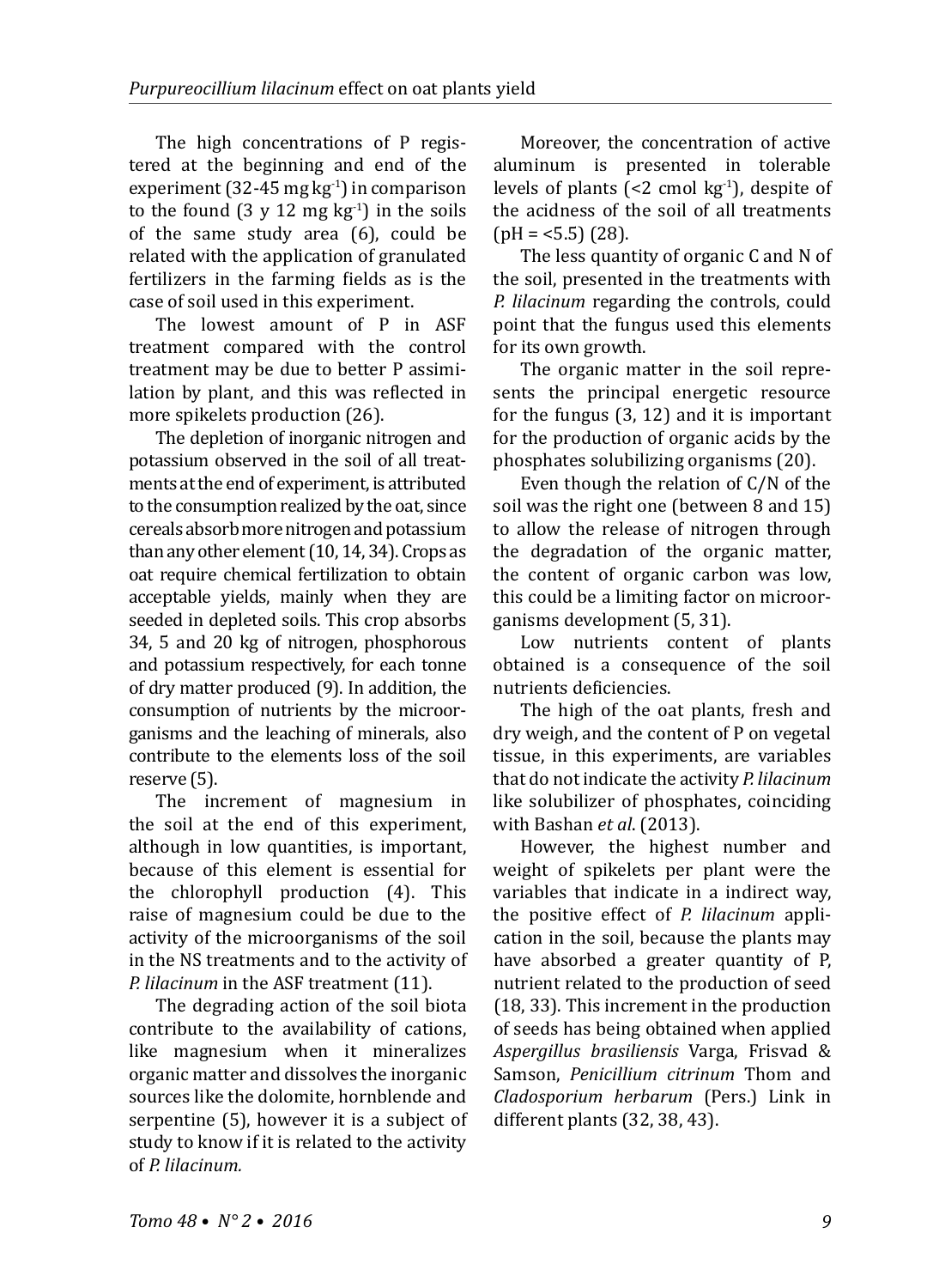Phosphorus uptake by plants is influenced and maximized by the soil microbiota. Promoting microbial activity by the addition of organic amendments to agricultural soils, significantly influences the availability and absorption of this nutrient (36, 39). The low content of organic matter in the soil used in this experiment (<4%), could negatively influence the establishment of *P. lilacinum* and subsequent solubilization activity.

We hypothesized that availability of P, Ca y Fe measured by nutriments amount of the soil and the oats plants, would indicate solubilizing capacity of *P. lilacium*, as well as higher data in its vegetative variables. Contrary to our predictions only the number of spikelets plant<sup>1</sup> and spikelets weight were indicators that the plants had a greater availability of phosphorus. An important point in the field is the establishment of organisms applied to the crop soil to obtain the benefits expected in the yield. However, there are many factors that influence for conditioning the success of biological agents.

#### **Conclusion**

The application of *P. lilacinum* has not produced a clear effect on the soil and plants nutrient content. However, according to our results, the fungus could have favored the better absorption of P, which was reflected on yield by stimulating the seeds formation.

#### **References**

- 1. Acevedo Sandoval, O. A.; Chavez, E. C.; Sánchez, M. C.; Prieto García, F.; Prieto Méndez, J. 2014. Sesquióxidos de hierro en bosques templado húmedos del estado de Hidalgo, México. Revista de la Facultad de Ciencias Agrarias. Universidad Nacional de Cuyo. Mendoza. Argentina. 46(1): 109-123.
- 2. Bashan, Y.; Kamnev, A. A.; de-Bashan, L. E. 2013. Tricalcium phosphate is inappropriate as a universal selection factor for isolating and testing phosphate-solubilizing bacteria that enhance plant growth: a proposal for an alternative procedure. Biology and Fertility of Soils. 49: 465-479.
- 3. Bautista-Cruz, A.; Cruz Domínguez, G.; Rodríguez Mendoza, M. de las N.; Pérez Pacheco,R.; Robles,C. 2014. Effect of compost and slow-release fertilizers addition on soil biochemistry and yield of maize (*Zea mays* L.) in Oaxaca, Mexico. Revista de la Facultad de Ciencias Agrarias. Universidad Nacional de Cuyo. Mendoza. Argentina. 46(1): 181-193.
- 4. Benton, J. J. 2012. Plant Nutrition and Sol Fertility Manual. Second edition. CRC Press. EE. UU. 304 p.
- 5. Brady, N. C.; Weil, R. R. 2004. Elements of the nature and properties of soils. Second edition. Pearson Prentice Hall. EE. UU. 606 p.
- 6. Campos, C. A.; Oleschko, K.; Cruz, H. L.; Etchevers, B. J. D.; Hidalgo, M. C. 2001. Estimaciones de alofano y su relación con otros parámetros químicos en andisoles de montaña del volcán Cofre de Perote. Terra. 19: 105-116.
- 7. Campos, C. A.; Oleschko, K.; Cruz, H. L.; Etchevers, B. J. D.; Hidalgo, M. C. 2007. Exploring the effect of changes in land use on soil quality on the eastern slope of the Cofre de Perote Volcano (Mexico). Forest Ecology and Management. 248: 174-182.
- 8. Casas-Flores, S.; Herrera-Estrella, A. 2007. Antagonism of plant parasitic nematodes by fungi. In Kubicekand, C. P.; Druzhinina, I. S. (Eds.) Environmental and Microbial Relationships. Berlin. Springer-Verlag. 147-157. Heidelberg.
- 9. Ciampitti, I. A.; García, F. O. 2011. Requerimientos nutricionales. Absorción y extracción de macronutrientes y nutrientes secundarios. In: http://www.ipni.net/ppiweb/ltams.ns f/87cb8a98bf72572b8525693e0053ea70/e036ac788900a6560325728e0069ff05/\$ FILE/I.%20Ciampitti-%20Requerimientos.pdf (Accessed January 2013).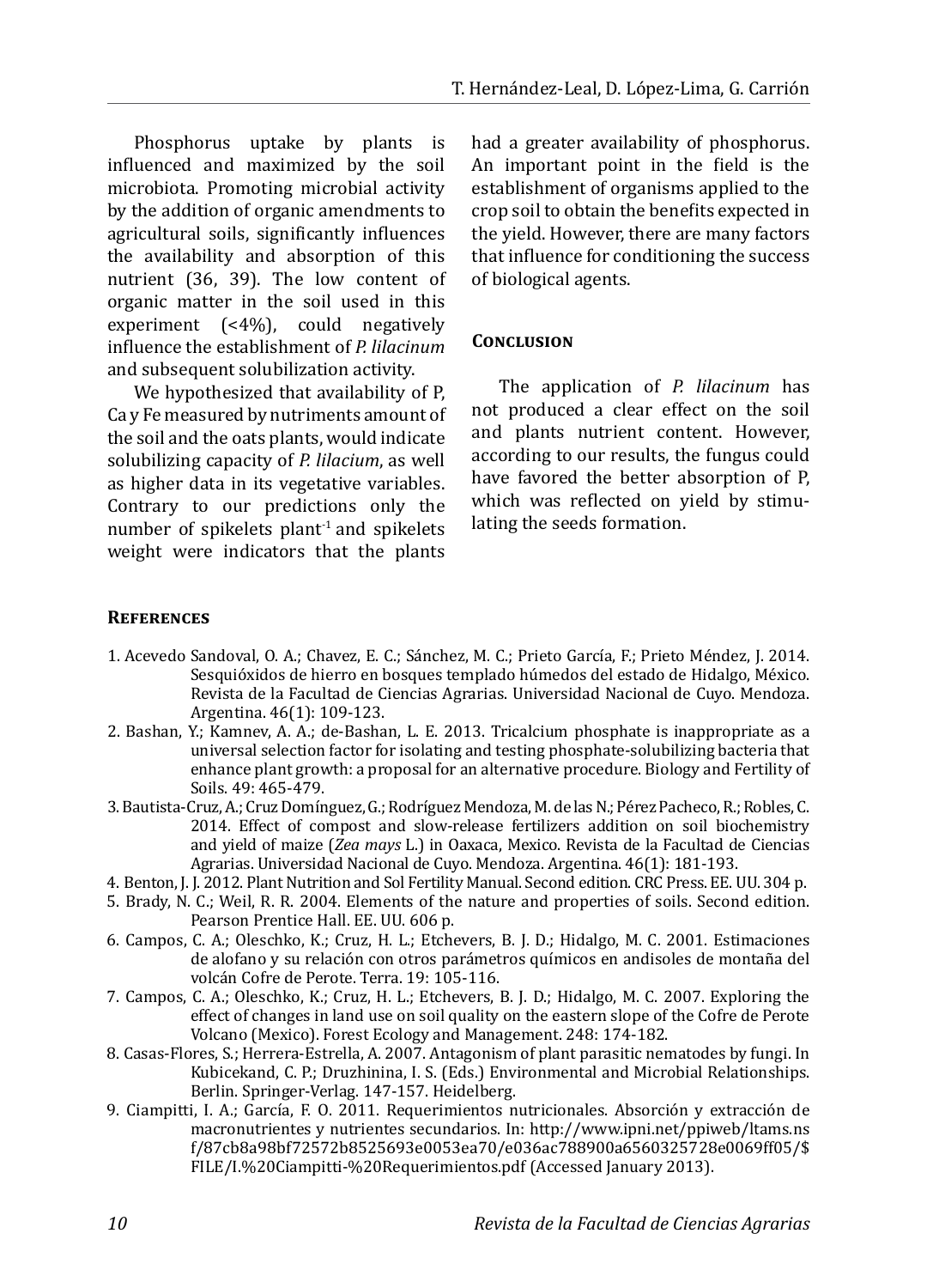- 10. Delgado Martínez, R.; Escalante Estrada, J. A. S.; Morales Rosales, E. J.; López Santillan, J. A.; Rocandio Rodríguez, M. 2015. Producción y rentabilidad del frijol ejotero (*Phaseolus vulgaris* L.) asociado a maíz en función de la densidad y el nitrógeno en clima templado. Revista de la Facultad de Ciencias Agrarias. Universidad Nacional de Cuyo. Mendoza. Argentina. 47(2): 15-25.
- 11. Di Ciocco, C. A.; Sandler, R. V.; Falco, L. B.; Coviella, C. E. 2014. Actividad microbiológica de un suelo sometido a distintos usos y su relación con variables físico-químicas. Revista de la Facultad de Ciencias Agrarias. Universidad Nacional de Cuyo. Mendoza. Argentina. 46(1): 73-85.
- 12. Dighton, J. 2007. Nutrient cycling by saprotrophic fungi in terrestrial habitats. In: Kubicek, C. P.; Druzhinina, I. S. (Eds.). Enviromental and Microbial Relationships, The Mycota. Second edition. Berlin. Springer. 287-300.
- 13. Duponnois, R.; Kisa, M.; Plenchette, C. 2006. Phosphate-solubilizing potential of the nematophagous fungus *Arthrobotrys oligospora.* Journal of Plant Nutrition and Soil Science*.* 169: 280-282.
- 14. Fageria, N. K.; Baligar, V. C.; Jones, C. A. 2010. Growth and mineral nutrition of field crops. Third Edition. EE. UU. CRC Press. 586 p.
- 15. Fassbender, H. W.; Bornemisza, E. 1987. Química de los Suelos, con énfasis en suelos de América Latina. 2ª ed. Costa Rica. Servicio Editorial del Instituto Interamericano para la Agricultura. 420 p.
- 16. Frossard, E.; Condron, L. M.; Oberson, A.; Sinaj, S.; Fardeau, J. C. 2000. Processes governing phosphorus availability in temperate soils. Journal of Environmental Quality. 29: 15-23.
- 17. Geissert, K. D.; Ramírez, S. M.; Meza, P. E. 2000. Propiedades físicas y químicas de un suelo volcánico bajo bosque y cultivo en Veracruz, México. Foresta Veracruzana. 2: 31-34.
- 18. Grant, C. A.; Flaten, D. N.; Tomasiewicz, D. J.; Sheppard, S. C. 2001. Importance of early season phosphorus nutrition. Better Crops. 85: 18-23.
- 19. Gudiño, M. E.; de Abreu, L. M.; Marra, L. M.; Pfenning, L. H.; Moreira, F. M. d. S. 2015. Phosphate solubilization by several genera of saprophytic fungi and its influence on corn and cowpea growth. Journal of Plant Nutrition. 38: 675-686.
- 20. Gyaneshwar, P.; Naresh-Kumar, G.; Parekh, L. J.; Poole, P. S. 2002. Role of soil microorganisms in improving P nutrition of plants. Plant and Soil*.* 245: 83-93.
- 21. Hernández-Leal, T.; Carrión, G.; Heredia, G. 2011. Solubilización in vitro de fosfatos por una cepa de *Paecilomyces lilacinus* (Thom) Samsom. Agrociencia. 45: 881-892.
- 22. Hirsch, P.; Eckhard, F. E. W.; Palmer, R. J. J. 1995. Fungi active in weathering of rock and stone monuments. Canadian Journal of Botany*.* 73: S1384-S1390.
- 23. Hoffland, E.; Kuyper, W. K.; Wallander, H.; Plassard, C.; Gorbushina, A. A.; Haselwandter, K.; Holmström, S.; Landeweert, R.; Lundström, U. S.; Rosling, A.; Sen, R.; Smits, M. M.; van Hees, P. A. W.; van Breemen N. 2004. The role of fungi in weathering. Frontiers in Ecology an the Environmental. 2: 258-264.
- 24. INEGI (Instituto Nacional de Estadística, Geografía e Informática). 2009. Prontuario de información geográfica municipal de los Estados Unidos Mexicanos, Perote, Veracruz de Ignacio de la Llave. México. INEGI. 9 p.
- 25. Jones, J. B.; Wolf, B.; Mills, H. A. 1991. Plant Analysis Handbook. EE. UU. Micro-Macro Publishing, Inc. 128.
- 26. Kaur, G.; Reddy, M. S. 2015. Effects of phosphate-solubilizing bacteria, rock phosphate and chemical fertilizers on maize-wheat cropping cycle and economics. Pedosphere. 25: 428-437.
- 27. Khan, M. R.; Akram, M. 2000. Effects of certain antagonistic fungi and rhizobacteria on kilt disease complexo of tomato cause by *Meloidogyne incognita* and *Fusarium oxysporum* F. sp. *Lycopersici*. Nematologia Mediterranea*.* 28: 139-144.
- 28. McBride, M. B. 1994. Environmetal Chemistry of Soils. EE. UU. Oxford University Press. 406 p.
- 29. Mendes, G. O.; Freitas, A. L. M.; Pereira, O. L.; Silva, I. R.; Vassilev, N. B.; Costa, M. D. 2014. Mechanisms of phosphate solubilization by fungal isolates when exposed to different P sources. Annals of Microbiology. 64: 239-349.